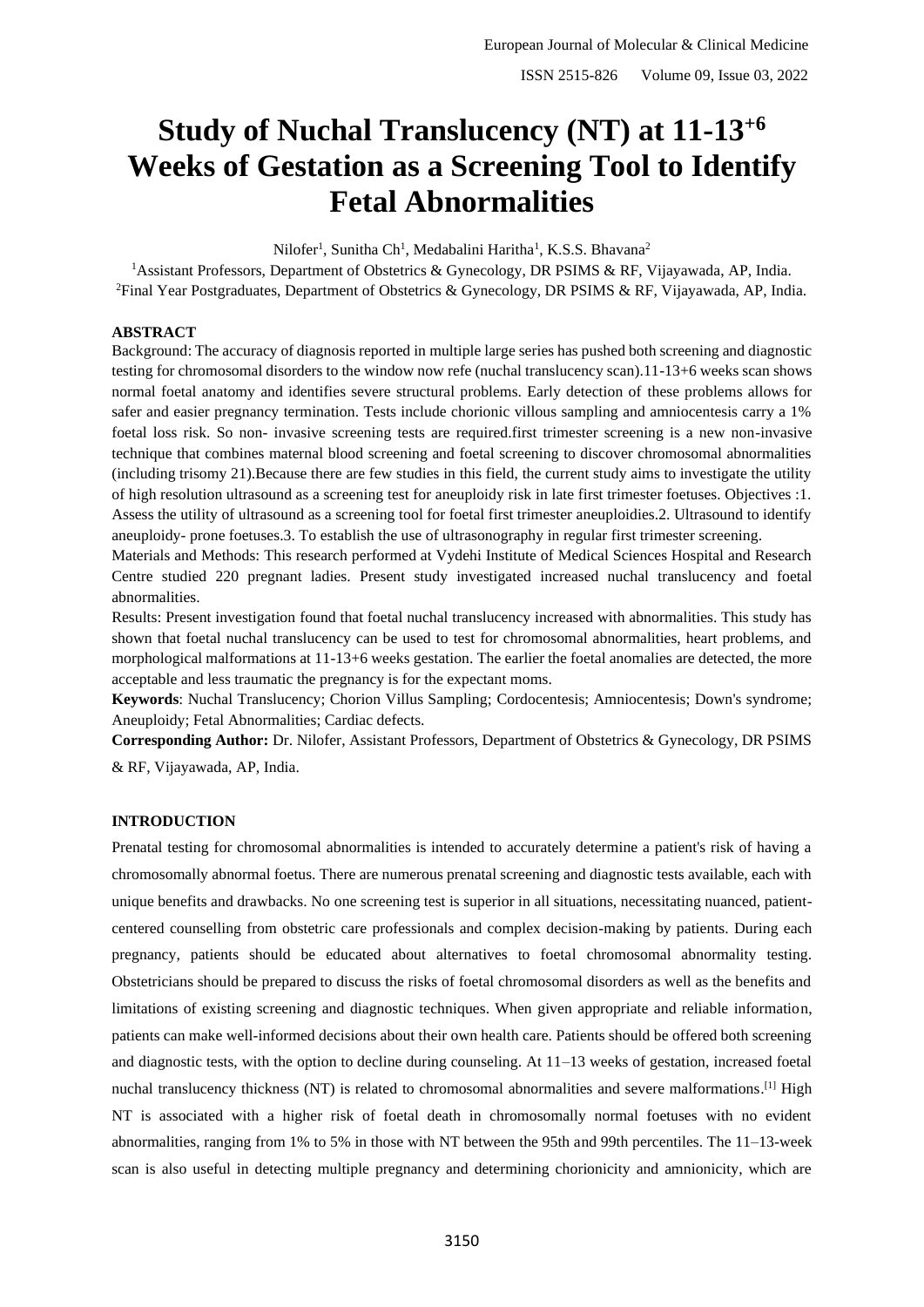important predictors of outcome in such pregnancies.[2] Many nations worldwide offer prenatal screening for Down syndrome (trisomy 21) and other chromosomal abnormalities such as trisomy 13 and 18.<sup>[1,2]</sup> The risk of DS in a foetus increases with maternal age. DS is associated with intellectual disability as well as other health problems such as congenital heart disease.<sup>[3–5]</sup> Prospective parents are told about DS, other chromosomal disorders, and prenatal screening and can make an informed decision. Trisomy 21 causes Down Syndrome (DS), which causes congenital and developmental issues in children. Early cytogenetic diagnosis of DS cases is critical for optimal health treatment and reducing the risk of subsequent DS deliveries in mothers.[4] Trisomy 21 affects 1 in 1000 live births, but it varies by ethnicity. According to a National Down Syndrome Society survey, people with DS live to be 55.<sup>[2-5]</sup> DS is associated with hypotonia, craniofacial abnormality, flat facial profile, excess skin at the nape of the neck, hypotonia, hyperflexibility of joints, pelvic dysplasia, anomalous ears, dysplasia of the mid phalanx of the fifth finger, and a transverse palmer crease (simian crease) in early infancy. [4,5] An upward tilt to the eye, a flat nasal bridge, and a short neck are all frequent traits. White dots on the iris of the eye (called "Brushfield spots") are also common.<sup>[6]</sup> Most patients have mild to moderate mental retardation. Prenatal diagnosis can prevent DS children in high-risk pregnancies.

However, chorionic villus sampling and amniocentesis have been linked to a 0.5-1 percent increased risk of miscarriage.[7] Ultrasound during 12 to 24 weeks of gestation detects trisomy risk by looking for thin or nonexistent nasal bones, broad nuchal folds, and large ventricles. The gold standard for prenatal diagnosis is cytogenetic analysis. However, quick aneuploidy testing procedures including FISH, QF-PCR, and MLPA are also commonly utilised in prenatal diagnosis laboratories.<sup>[5]</sup> At  $11-13$  weeks of gestation, increased nuchal translucency thickness is related to chromosomal abnormalities and severe malformations. Fetal death risk is increased by 1% in those with NT between the 95<sup>th</sup> and 99<sup>th</sup> percentiles and by 5% in those with NT > 99th percentiles in chromosomally normal fetuses with no apparent abnormalities. 5, 6. The 11–13-week scan can also be used to diagnose multiple pregnancies and assess chorionicity and amnionicity, two key factors in the fate of such pregnancies.<sup>[6]</sup> However, according to Nicolaides in 1992, only the invention of ultrasound scanning permitted physicians to detect the nuchal edema shown by some foetuses. Nuchal translucency (NT) is an ultrasound sign that has been shown to be useful in screening for aneuploidy during the first trimester. Increased NT has also been linked to pathologic diseases such as structural foetal abnormalities, heart deformities, miscarriage risk, and intrauterine death. However, case-series studies have shown that many foetuses with high NT in the first trimester have normal neonatal outcomes.<sup>[7]</sup> Early diagnosis of structural abnormalities is now possible be grateful to technological advances and the introduction of high-resolution equipment. Furthermore, measuring foetal nuchal translucency thickness at 11-13<sup>+6</sup> weeks has been shown to be an effective method of screening for chromosomal abnormalities.<sup>[8-10]</sup>

A complete foetal anatomical survey in the first trimester can help to identify foetuses with structural abnormalities earlier in the course of pregnancy and can help to offer options pertaining to counselling, prenatal tests for karyotype, and possible termination of pregnancy at an earlier stage, if needed. This is critical in a country like India, where karyotype and biochemical tests are expensive and difficult to obtain.

## **Aims and Objectives**

- To evaluate the use of ultrasound as a screening tool for detection of fetal aneuploidies in first trimester.
- To identify the fetuses at risk for aneuploidy by ultrasound.
- To establish the need of use of ultrasound in first trimester screening as a routine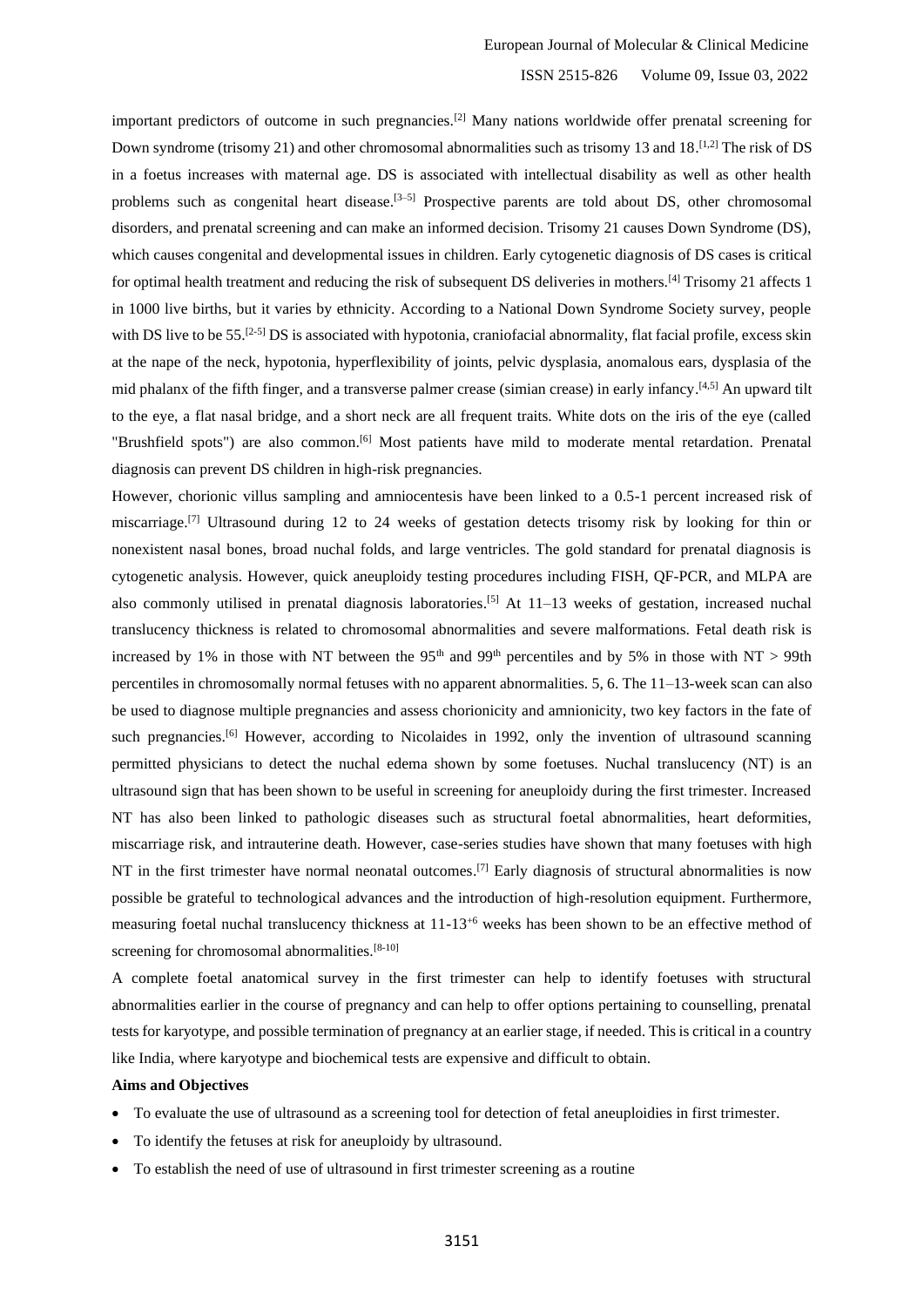### **MATERIALS & METHODS**

### **Design**

This study was conducted at DR PSIMS & RF, Vijayawada, AP, India., which is a teaching institution. This prospective study has been conducted on 220 pregnant women, between 11-13weeks and 6 days of gestation with reliable LMP details attending antenatal clinic at, DR PSIMS & RF during a period of one and half years from 2018-2020.

#### **Method**

The patient's detailed history was taken and any risk factors of having fetal abnormality noted. A thorough clinical examination was made at booking. Blood pressure, pulse rate, presence of pallor/edema/Icterus noted. A detailed systemic examination and obstetric examination was made. All preliminary investigations as outlined in the proforma carried out.

All 220 pregnant women between 11-13 weeks 6 days of gestation were offered counselling before the screening. In the counselling the patients were made aware of the uses of ultrasound at 11-13 weeks and 6 days of gestation (such as to date the pregnancy accurately, to diagnose multiple pregnancy, to diagnose the viability of the fetus, to assess the chance of Down's syndrome and other chromosomal abnormalities/fetal abnormalities by measuring fetal nuchal translucency).The women were counselled about the interpretation of the results of the screening procedure and the possibility of an invasive procedure for fetal tissue sampling for karyotyping such as Chorion Villus sampling or amniocentesis if the patient turns out to be at high risk for Down's syndrome or other fetal abnormalities.

The women were counseled about the risks of pregnancy loss associated with the invasive procedures. If the woman refuses invasive procedure, at the end of the counselling, she was not offered a diagnostic test. After counselling, pregnant women were offered ultrasonography. The scans were carried out by the trained sonographers. During the 11-13weeks and 6 days scan, the fetal CRL, Nuchal translucency, any structural abnormalities in the fetus, uterine anomaly, adnexa, cervix length were noted. After the scan, the estimated chance for having Down's syndrome or other fetal abnormalities was discussed with the pregnant woman and her family. If the woman was at high risk, she was offered triple test or quad test or an invasive test to determine the karyotype of the fetus by either Chorion Villus Sampling /Amniocentesis/Cordocentesis.Our institution is registered under PNDT Act and will follow the rules and regulations according to the act.

#### **Inclusion criteria**

• All the pregnant women in 11-13 weeks and 6 days of gestation calculated by last menstrual period or by previous ultrasound study.

#### **Exclusion Criteria**

• Pregnant women less than 11 weeks and more than 13 weeks 6 days of gestation Results are documented as follows:

If NT >3 mm or > 95th percentile for that gestational age, the women were considered to be at high risk (screen positive) of having Down's syndrome/other chromosomal abnormalities/cardiac defects/other structural defects and hence these women were subjected to invasive procedures such as CVS/amniocentesis/cordocentesis in order to determine the karyotype of the fetus.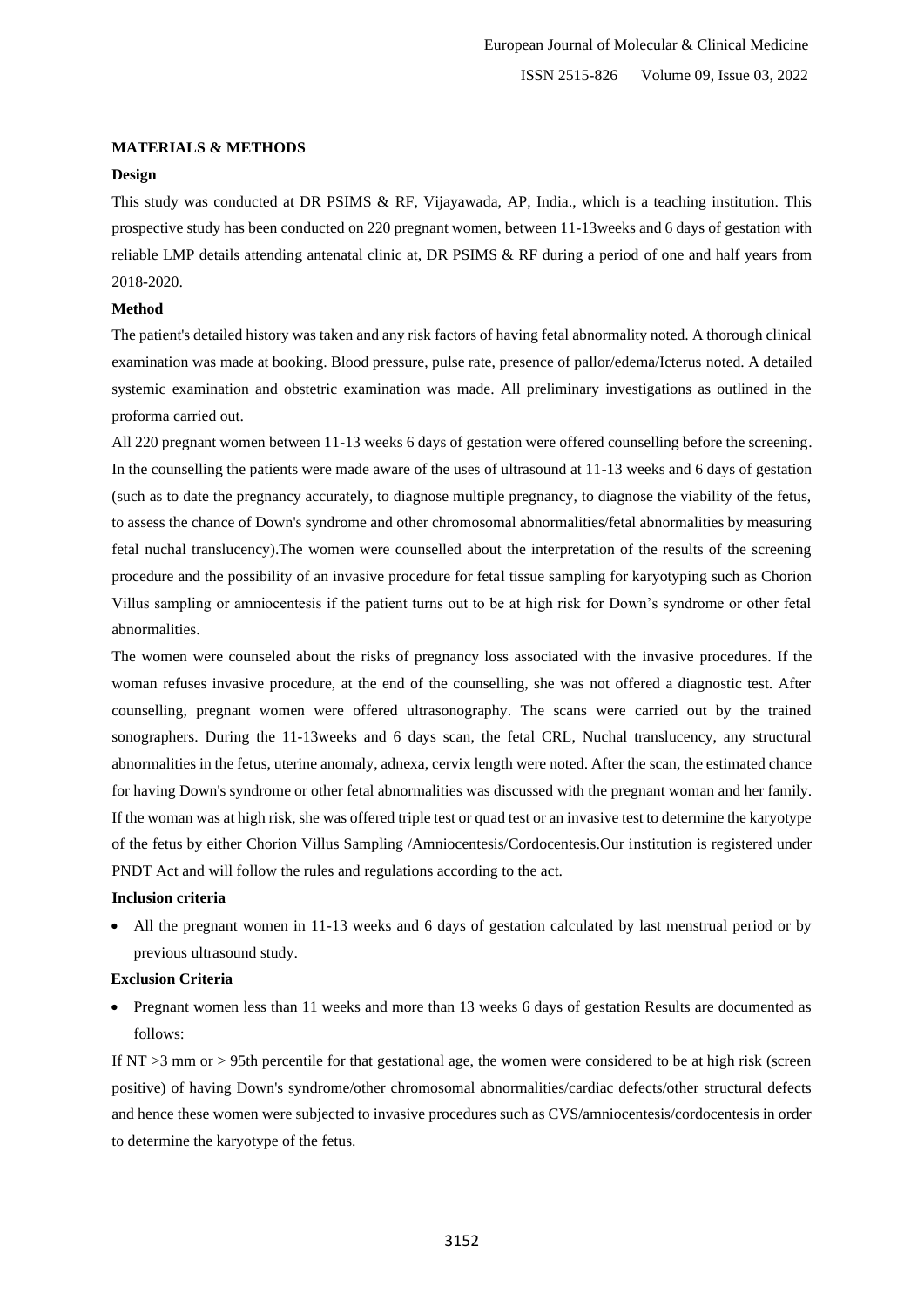## **Interpretation and action**

If karyotyping normal, then follow up was done with an anomaly scan at 18-20 weeks of gestation. If lethal anomaly detected at anomaly scan, pregnancy was terminated. If no congenital anomalies picked up, fetal echocardiography done to detect any congenital cardiac defect. If no congenital cardiac defect detected, pregnancy was continued followed by term scan. After delivery, the baby was evaluated by the paediatrician for anomalies.

## **Endpoints to assess outcome of pregnancy:**

- Pregnancy loss Spontaneous abortions
- Fetal aneuploidy (Trisomy 21, 13, 18 Turner's syndrome)
- Cardiac Defects/Pulmonary defects/Abdominal wall defects/Skeletal defects/Genetic Syndrome
- Perinatal morbidity
- Perinatal mortality

**Statistical Methods:** Chi square test have been used to test the significance of fetal abnormalities in relation to the NT and Diagnostic statistics were used to find the diagnostic value of NT in relation to fetal abnormalities. **Statistical software:** The Statistical software namely SPSS 11.0 and Systat 8.0 were used for the analysis of the data and Microsoft word and Excel have been used to generate graphs, tables etc

# **RESULTS**

# **Table 1: Age Incidence**

| <b>Age in Years</b> | <b>Number</b>  | $\frac{6}{6}$ |
|---------------------|----------------|---------------|
| $\leq$ 20           | 35             | 15.9          |
| $21 - 25$           | 86             | 39.09         |
| $26 - 30$           | 82             | 37.72         |
| $31 - 35$           | 14             | 6.36          |
| $>35$               | $\overline{c}$ | 0.9           |
| Total               | 220            | 100           |

Majority of the pregnant women were between 21-25 years(40.5%), 38.5% were 26-30 years, 15.5% were<=20

years, 5% between 31-35 years and 0.5% more than 35 years.

# **Table 2: Gravida**

| Gravida      | <b>Number</b> | $\frac{0}{0}$ |
|--------------|---------------|---------------|
| Primigravida | 106           | 48.18         |
| Multigravida | 114           | 51.81         |
| Total        | 220           | 100           |

Majority are multigravida 51% followed by primigravida 49%

# **Table 3: Gestational Age**

| <b>Gestational age in Weeks</b> | Number $(n=100)$ | $\frac{6}{9}$ |
|---------------------------------|------------------|---------------|
| $11 - 12$                       | 66               | 30            |
| $12.1 - 13$                     | 95               | 43.18         |
| 13.1-13.6                       | 59               | 26.8          |
| Total                           | 220              | 100           |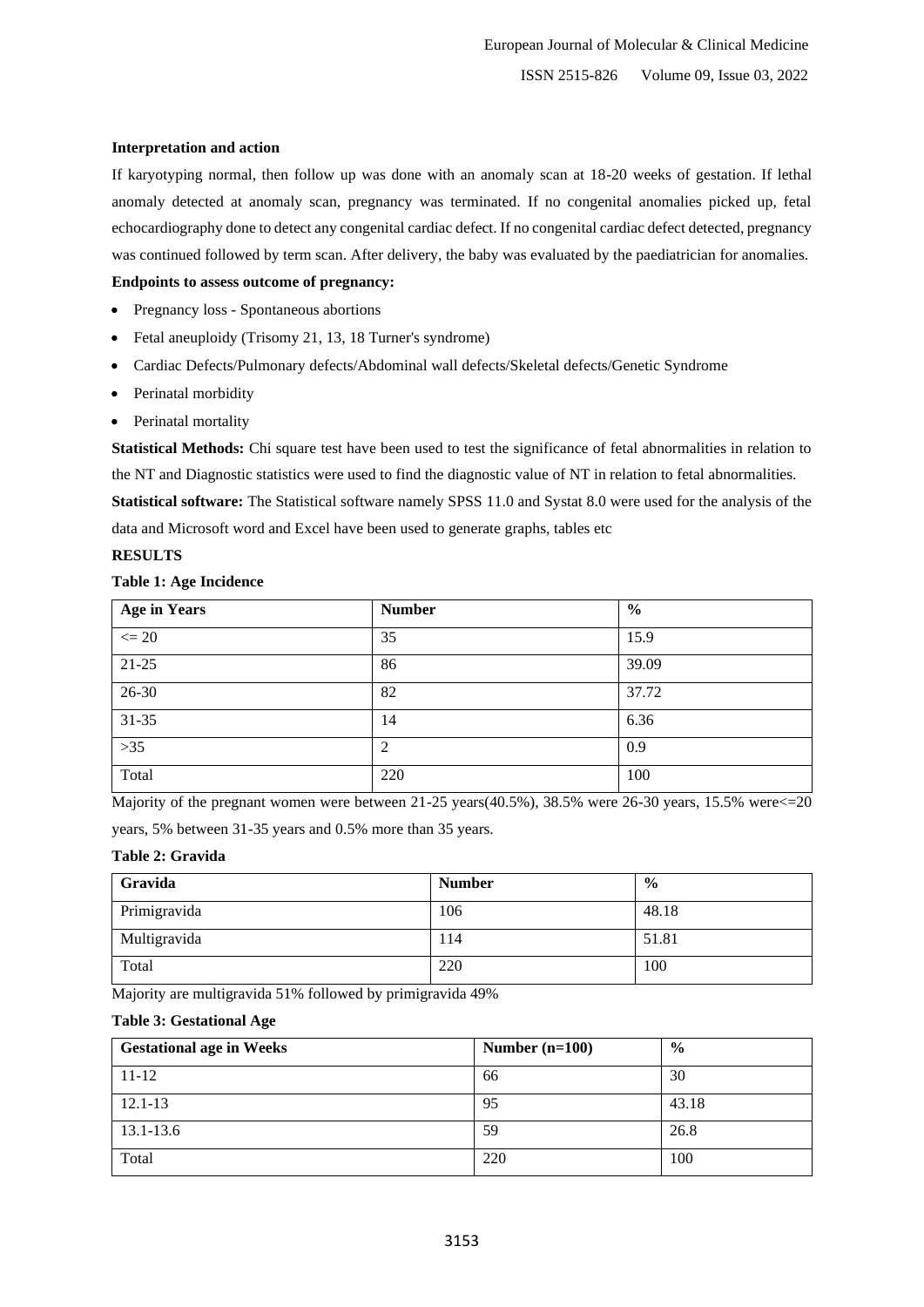Most of the pregnant women were scanned between 12.1-13 weeks (43.18%) 26.8% between 13.1-13.6 weeks, 30 % between 11.1-12 weeks.

| <b>Past Obstetric History</b>                                | <b>Number</b>  | $\frac{0}{0}$ |
|--------------------------------------------------------------|----------------|---------------|
| N <sub>il</sub>                                              | 172            | 78.0          |
| Previous History of Unexplained 1st Trimester Pregnancy Loss | 34             | 15.45         |
| Previous History of IUD                                      | 5              | 2.2           |
| Previous History of Anencephaly Baby                         | 3              | 1.36          |
| Previous History of Baby having Anomalies                    |                | 0.45          |
| Previous History of Still Birth                              | $\overline{c}$ | 0.9           |
| Previous History of Molar Pregnancy                          | 2              | 0.9           |
| Previous History of Pre-term Delivery                        |                | 0.45          |
| Total                                                        | 220            | 100           |

# **Table 4: Past Obstetric History**

78 % of pregnant women had no significant risk factors in the past obstetric history 15.45 % of pregnant women had previous history of unexplained Ist trimester pregnancy losses 2.2 % of pregnant women had previous history of IUD 1.36% of pregnant women had previous history of anencephaly baby 0.45 % of pregnant women had previous history of baby having anamolies 0.9% of pregnant women had previous history of still birth 0.9% of pregnant women had previous history of molar pregnancy 0.45% of pregnant women had previous history of Preterm delivery.

## **Table 5: Risk factors in the present pregnancy identified identified at the time of NT scan**

| Risk factors in the present pregnancy | <b>Number</b> | $\frac{6}{9}$ |
|---------------------------------------|---------------|---------------|
| Nil                                   | 186           | 84.54         |
| Overt Diabetic                        | 6             | 2.72          |
| Previous LSCS                         | 25            | 11.36         |
| <b>Elderly Primi</b>                  |               | 2.36          |
| Total                                 | 220           | 100           |

84.54% women had no risk factorsat the time of NT scan

11.36 % were previous LSCS

2.72 % of overt diabetes

2.36 % of elderly primi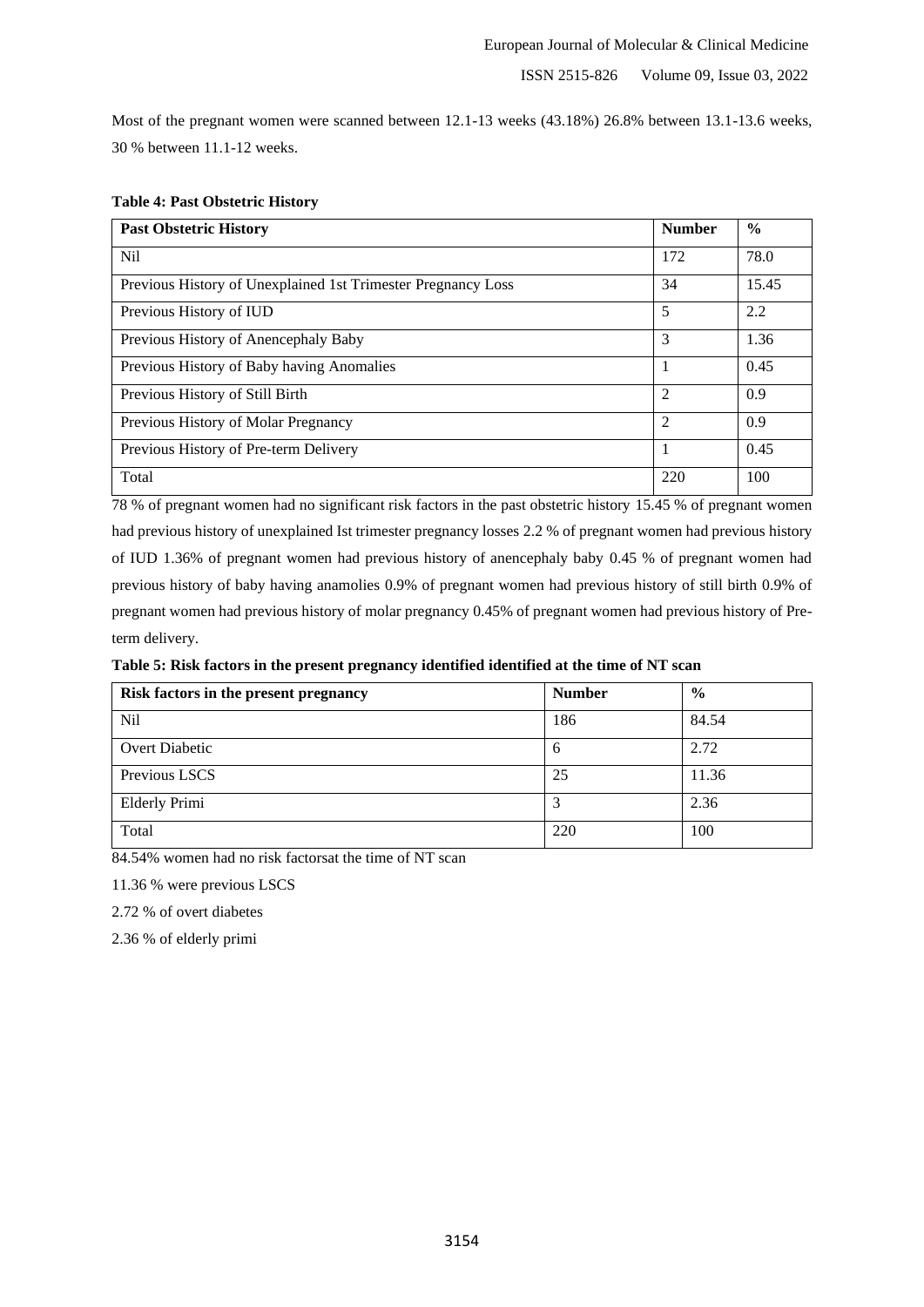| Risk factors in the present pregnancy | <b>Number</b>  | $\frac{0}{0}$ |
|---------------------------------------|----------------|---------------|
| <b>Nil</b>                            | 180            | 81.81         |
| <b>GDM</b>                            | 11             | 5             |
| PIH                                   | $\overline{4}$ | 1.81          |
| Decreased liquor                      | $\overline{2}$ | 0.90          |
| Breech presentation                   | 3              | 1.36          |
| <b>PROM</b>                           | 3              | 1.36          |
| <b>PPROM</b>                          | $\overline{2}$ | 0.9           |
| Polyhydramnios                        | $\overline{2}$ | 0.9           |
| Placenta previa                       | $\overline{7}$ | 3.18          |
| Total                                 | 220            | 100           |

# **Table 6: Risk Factors in the Present Pregnancy**

81.81 % had no risk factors in the present pregnancy 5 % had GDM

1.81 % had placenta previa and PIH

1.36 % had PROM

1.36 % had breech presentation, 0.9 % had polyhydramnios and PPROM

# **Table 7: Nuchal Translucency**

| <b>NT</b>   | <b>Number</b> | $\frac{0}{0}$ |
|-------------|---------------|---------------|
| $\leq$ =3mm | 209           | 95            |
| $>3$ mm     |               |               |
| Total       | 220           | 100           |

95% 0f pregnant women had NT <=3mm

5% of pregnant women had NT>3MM

# **Table 8: Fetal Abnormalities**

| <b>Fetal Abnormalities</b> | <b>Increased NT</b> |
|----------------------------|---------------------|
| Trisomy 21*                | 3                   |
| Trisomy 18                 | $\overline{0}$      |
| Trisomy 13                 | $\overline{0}$      |
| Cardiac defects*           | $\overline{2}$      |
| Pulmonary defects          | 3                   |
| Abdominal wall defects     | $\overline{0}$      |
| Genetic syndromes          | $\overline{0}$      |
| Polydactyly*               | 1                   |
| Cleft palate               | $\overline{2}$      |
| Anencephaly                | 1                   |
| Spinal abnormalities       | 3                   |
| Head and neck              | $\perp$             |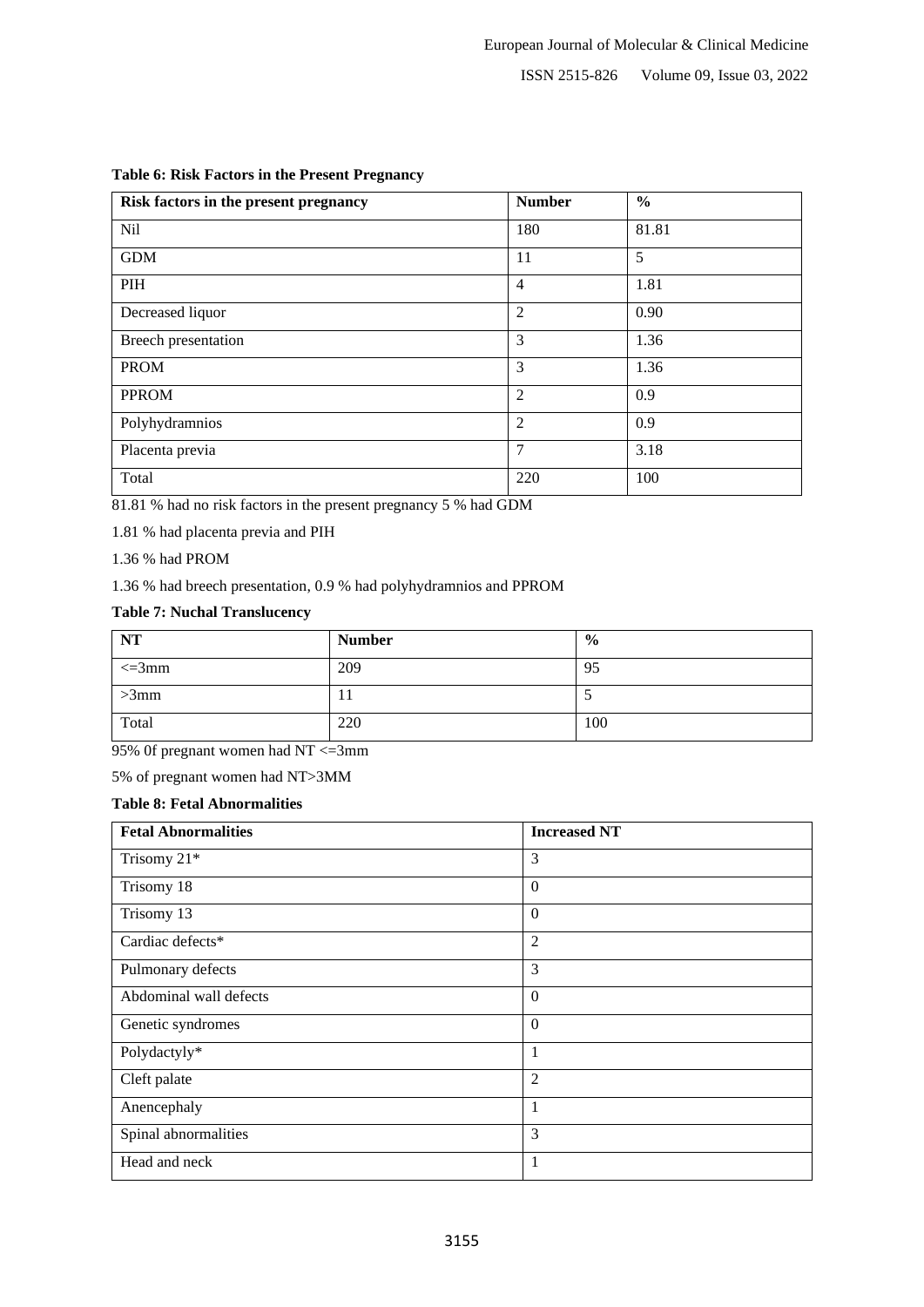out of 12 patients with increased nuchal translucency

20% had cardiac defects and trisomy 21, 20% had pulmonary defects 20% had spinal abnormalities (sacral agenesis and spina bifida)

10% had polydactyly

10% had anencephaly

10 % had head and neck deformities

\*same foetus with more than one abnormality

# **Table 9: Mode of Delivery**

| Mode      | <b>Number</b> | $\frac{6}{9}$ |
|-----------|---------------|---------------|
| Cesearean | 56            | 25.46         |
| Vaginal   | 164           | 74.54         |
| Total     | 220           | 100           |

74.54% had vaginal deliveries

25.46 % had caesearean

# **Table 10: Birth Weight**

| <b>Birth Weight (in Kgs)</b> | <b>Number</b> | $\frac{6}{6}$ |
|------------------------------|---------------|---------------|
| $\leq 2.0$                   | 26            | 11.82         |
| $2.1 - 2.5$                  | 27            | 12.27         |
| $2.6 - 3.0$                  | 84            | 38.18         |
| $3.1 - 3.5$                  | 75            | 34.09         |
| >3.5                         | 13            | 0.59          |
| Total                        | 220           | 100           |

# **Table 11: NICU Admission**

| <b>NICU Admission</b> | <b>Number</b> | $\frac{6}{6}$ |
|-----------------------|---------------|---------------|
| <b>IUGR</b>           |               | 12            |
| Septicemia            |               |               |
| <b>MAS</b>            | h             | 12            |
| Preterm               | 15            | 64            |
| Total                 | 25            | 100           |

**Table 12: Diagnostic Value of Increased NT Concerning Fetal Abnormalities**

| <b>Diagnostic Value of NT</b> | <b>Number</b>  |
|-------------------------------|----------------|
| <b>True Positives</b>         | 7              |
| True Negative                 | 192            |
| <b>False Positive</b>         | 3.5            |
| <b>False Negative</b>         | $\overline{4}$ |
| Sensitivity (%)               | 62.6           |
| Specifity (%)                 | 97.2           |
| PPV $(\% )$                   | 72.0           |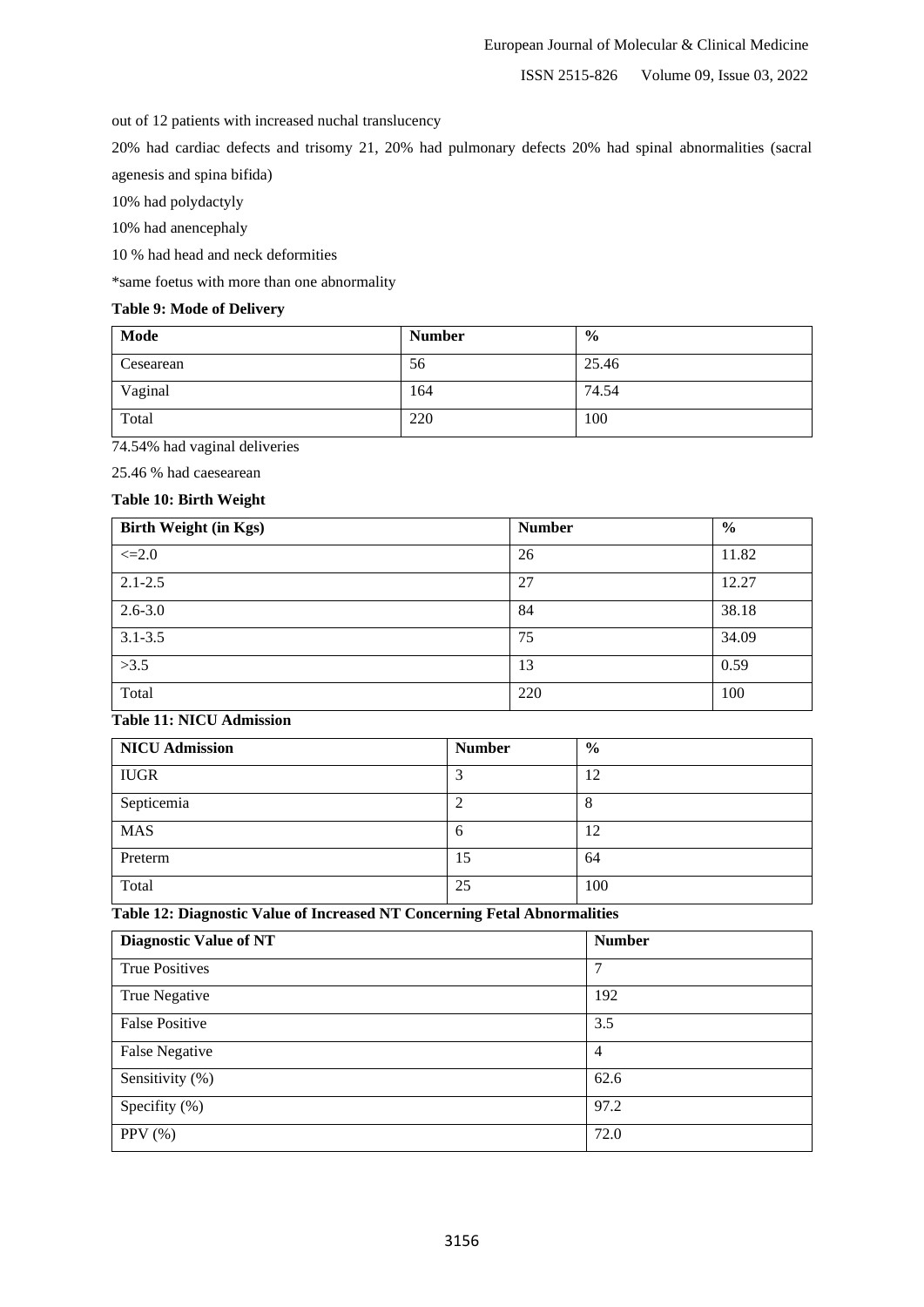| Diagnostic value of increased NT | <b>Number</b> |
|----------------------------------|---------------|
| <b>Total Positive</b>            | 2             |
| <b>Total Negative</b>            | 182           |
| <b>False Negative</b>            | 7             |
| <b>False Positive</b>            | 2             |
| Sensitivity (%)                  | 19.2          |
| Specificity (%)                  | 98.6          |
| PPV $(\% )$                      | 66.7          |

**Table 13: Diagnostic Value of Increased NT in Relation to Cardiac Defects**

#### **DISCUSSION**

One of the major objective of prenatal screening for foetal nuchal translucency at 11-13 weeks 6 days of gestation is to detect foetal defects early. There are several methods for identifying an abnormal foetus, including maternal serum markers, second trimester anomaly scans, and invasive tests such as CVS/amniocentesis/cordocentesis (for foetal karyotyping), but the ideal method is one that is non-invasive, less expensive, and provides reliable information quickly, so that affected women can be offered an early termination option. Nuchal translucency satisfies all of the above requirements of an excellent screening test.

Most women in this study were between the ages of 21 and 25, were multigravida, followed by primigravida, and were screened between 13 weeks 6 days of gestation. (43.18% between

and 13 weeks, 26.8% between 13.1 and 14 weeks) Approximately 20.8 percent) of pregnant women had substantial risk factors in their previous obstetric history (e.g.; previous history of foetal anomalies, previous history of Anencephaly, previous history of unexplained foetal loss). 95% of pregnant women had normal nuchal translucency (NT3mm), while 5% had enhanced nuchal translucency (NT>3mm). Six pregnant women out of twelve had elevated NT with abnormalities. Three pregnant women with elevated NT had no malformations, while three pregnant women with normal NT had anomalies. Schwärzler et al. conducted a study on 4523 patients, with a sensitivity of 76 percent and a specificity of 95.3 percent, respectively. Snijders et al. conducted a study on 96127 patients, with a sensitivity of 77 percent and a specificity of 91 percent, respectively.<sup>[11]</sup> In comparison to the previous investigations, the current study enrolled 220 patients and achieved a sensitivity of 59.8% and a specificity of 97.2 percent.Increased nuchal translucency thickness indicates a group at risk for not only chromosomal abnormalities, but also for all major heart problems, structural malformations. Our study demonstrates that 20% of significant cardiac and great artery anomalies are connected with increased nuchal translucency thickness during 11-13 weeks+6 days of gestation. This screening procedure outperformed the previously reported sensitivity of 26% utilising the four-chamber image of the heart at 16-22 weeks gestation. Our data suggest that greater nuchal translucency thickness is a clinical indicator for foetal echocardiography. Pregnancies identified as having a high risk of heart abnormalities using nuchal translucency scanning do not need to wait until 20 weeks for specialised echocardiography.<sup>[12-14]</sup> Due to advancements in the resolution of ultrasound scanners, comprehensive heart screening may now be performed during the first trimester of pregnancy. Two aneuiploidies were identified in this investigation. Additionally, it was discovered that higher nuchal translucency was associated with 10% cardiac problems (Ventricular septal defects), 21% spinal abnormalities, 10% polydactyly, 10% anencephaly, 10% head and neck anomalies, 10% cleft palate, and 11% esophageal atresia.<sup>[15]</sup>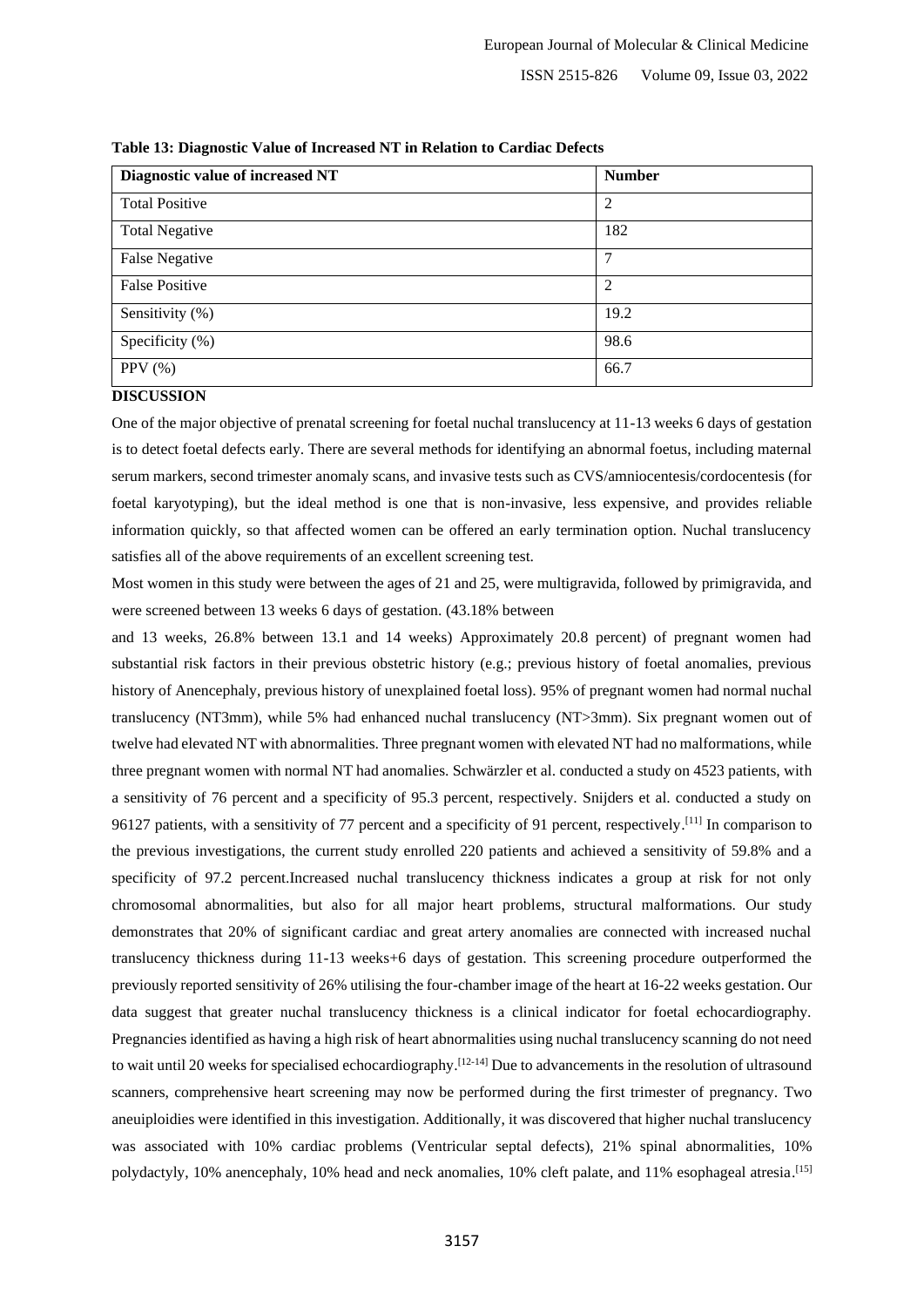One patient had normal nuchal translucency in the presence of a heart problem. Additionally, first trimester ultrasound examinations are used to confirm foetal viability, accurately date pregnancy, discover multiple pregnancies early, and assess the uterus, adnexa, and cervical length for severe defects.

#### **CONCLUSION**

Fetal nuchal translucency measurement at 11-13weeks+6 days of gestation, which has traditionally been used to identify foetuses at high risk of aneuploidy, also identifies the majority of pregnancies with major cardiac defects and structural defects. As a result, foetal NT can be used as an early screening tool to detect foetal abnormalities. Nuchal translucency measurement is a non-invasive, reliable early screening tool for identifying foetuses at risk for foetal aneuploidies/structural defects/genetic syndromes. Prenatal screening for foetal anomalies has been pushed into the first trimester thanks to nuchal translucency ultrasound. When maternal serum free (3HCG and PAPP-A at 11-13weeks+6 days of gestation were also taken into account, the detection rate of chromosomal defects increased upto 85-90 percent, when absent nasal bone is also included with the first trimester nuchal translucency and serum biochemistry detection rate increased to more than 95 percent. Other advantages of an 11- 13weeks+6days scan include confirmation of foetal viability, accurate pregnancy dating, early detection of major foetal abnormalities, detection of multiple pregnancies, the condition of the uterus, adnexa, and cervical length. Normal foetal nuchal translucency measured between 11-13weeks +6days of gestation reassures the woman that her foetus is not at risk of chromosomal abnormalities. The measurement of normal nuchal translucency reduces the number of invasive procedures such as CVS/amniocentesis/cordocentesis, all of which have an abortion risk. The measurement of increased foetal nuchal translucency gives women with affected foetuses the option of terminating their pregnancy early. There were 220 pregnant women in this study. To develop a definitive protocol, the study should be expanded to include a larger number of patients.

#### **REFERENCES**

- 1. Minnella, G. P., Crupano, F. M., Syngelaki, A., Zidere, V., Akolekar, R., & Nicolaides, K. H. (2020). Diagnosis of major heart defects by routine first-trimester ultrasound examination: association with increased nuchal translucency, tricuspid regurgitation and abnormal flow in ductus venosus. Ultrasound in Obstetrics & Gynecology, 55(5), 637-644.
- 2. American College of Obstetricians and Gynecologists. (2003). Clinical management guidelines for obstetrician-gynecologists. ACOG practice bulletin, 7, 643-648.
- 3. Zhang, W., Mohammadi, T., Sou, J., & Anis, A. H. (2019). Cost-effectiveness of prenatal screening and diagnostic strategies for Down syndrome: A microsimulation modeling analysis. Plos one, 14(12), e0225281.
- 4. Jaiswal, S. K., Kumar, A., & Rai, A. K. (2021). Molecular Cytogenetic Classification of Down Syndrome and Screening of Somatic Aneuploidy in Mothers. Cytogenetic and genome research, 161(8-9), 397-405.
- 5. Asim, A., & Agarwal, S. (2018). Segmental duplication-quantitative fluorescent-polymerase chain reaction: An approach for the diagnosis of Down syndrome in India. Turkish Journal of Obstetrics and Gynecology, 15(1), 18.
- 6. Cilliers, J. B. F. (2010). Increased nuchal translucency thickness and normal karyotype. South African Journal of Obstetrics and Gynaecology, 16(2), 36-37.